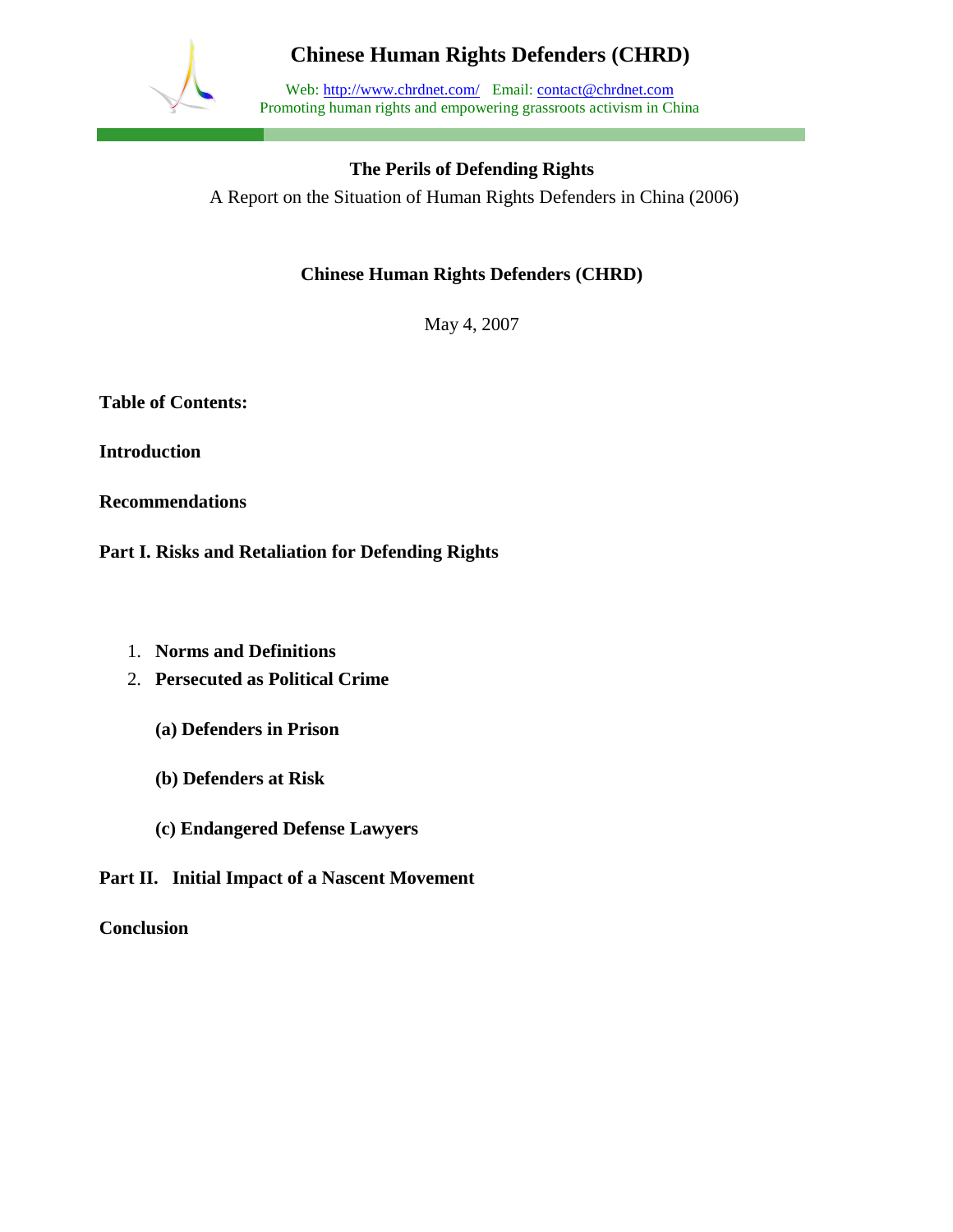

Web: http://www.chrdnet.com/ Email: contact@chrdnet.com Promoting human rights and empowering grassroots activism in China

#### **Introduction**

The situation human rights defenders faced in China continued to deteriorate in 2006. Officials have increasingly tried to limit the impact of China"s growing community of human rights defenders, who have therefore become targets of government persecution, retaliation, intimidation, and surveillance, to the point that their personal freedom and safety are threatened. However, in 2006, more Chinese citizens became aware of their rights as they were exposed to rights abuses in their daily life – from forced evictions to brutal beatings of petitioners, from land grabs to closure of schools for migrants' children. As more citizens take part, the community of nongovernmental human rights defenders has grown stronger.

From January to December 2006, Chinese human rights defenders have suffered harassment and constant surveillance from the police. They have been taken into custody for interrogation, placed under residential surveillance or house arrest, monitored in their homes and through their personal correspondence (particularly telecommunications) by the heavy deployment of cyber-police, detained or jailed, or tailed by security agents. Almost all had their computers bugged or their Internet/phone use monitored. Many suffered police searches of their private residences and loss of personal belongings to illegal confiscation. Some were severely beaten by unidentified persons thought to be linked to officials. Several were sentenced to jail.

Attacks on human rights activists worsened, and there were several apparent patterns in 2006, as the following examples illustrate:

- *Brutal repression of mass actions to defend land rights in rural areas:* The farmer, Huang Weizhong, from Putian in Fujian Province was imprisoned for representing local farmers in petitioning and submitting appeals to authorities to demand protection of land rights. He was found guilty by Putian Court of "assembling a crowd to disturb social order" and was sentenced to three years imprisonment.
- *Retaliation against rights defenders with imprisonment based on trumped-up charges:* The rural "barefoot lawyer," Chen Guangcheng, from Linyi in Shandong Province, who provided legal assistance to villagers seeking redress for violations of human rights in the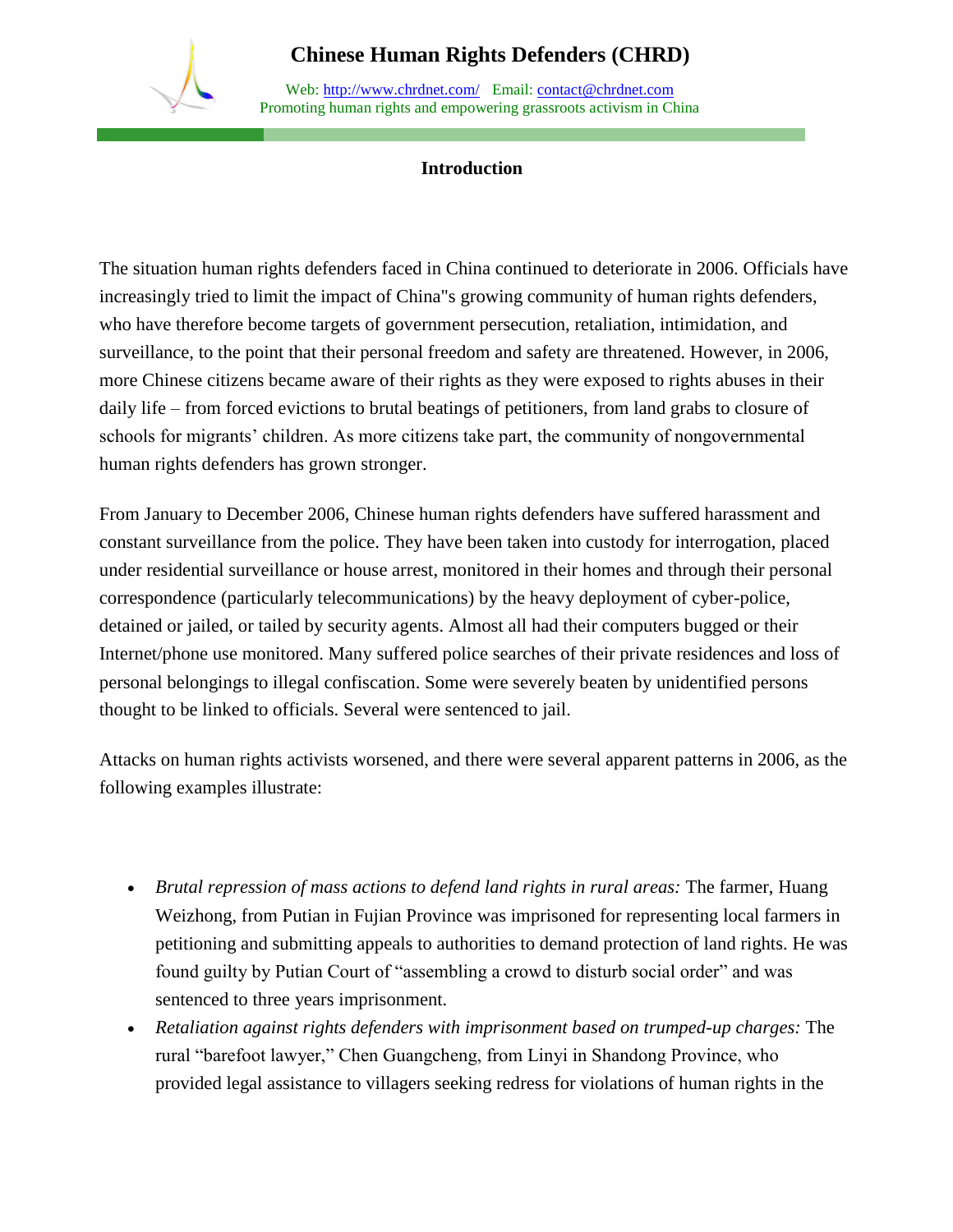Web: http://www.chrdnet.com/ Email: contact@chrdnet.com Promoting human rights and empowering grassroots activism in China

implementation of the one-child policy, was charged with "intentionally damaging property" and "assembling a crowd to disrupt traffic" by the Yinan County Court and sentenced to four years and three months imprisonment. Zeng Jianyu, a former elected representative to the local assembly and campaigner for environmental and other rights in Lu County, Sichuan Province, was convicted of "fraud" and sentenced to three years in jail. Mao Hengfeng, an activist for housing rights and women's right to reproductive freedom in Shanghai was convicted of "vandalizing public property" and sentenced to two and a half years in prison. The Guangdong-based writer/activist Yang Maodong (Guo Feixiong) has been detained without trial on charges of "engaging in illicit business activities" since September 2006.

- *Intimidating and persecuting human rights lawyers:* The Beijing lawyer, Gao Zhisheng, was convicted of "inciting subversion of the state" by the Beijing No. 1 Intermediate Court and sentenced to three years imprisonment with a five-year suspended sentence. Xi'an lawyer Zhang Jiankang and Guangzhou lawyers Tang Jingling and Guo Yan all had their licenses to practice law suspended. Beijing lawyers Li Jingsong and Li Fangping were severely injured during an attack by unidentified persons when they went to Linyi, Shangdong, to provide legal counsel to the jailed activist Chen Guangcheng in December 2006. Other lawyers who worked on the case, including Xu Zhiyong and Teng Biao, were harassed or detained for questioning by Linyi police.
- *Harassment of NGO activists providing protection and care for victims of abuses or neglect*: The HIV/AIDS activist Wan Yanhai was taken into custody for three days by the Beijing national security police for organizing a conference on "Blood Safety, AIDS, Law and Human Rights." The conference was shut down. The Shanghai activist for the rights of hemophiliacs, Kong Delin, the Henan HIV/AIDS activist, Li Xige, and the Xinjiang HIV/AIDS and Hepatitis B activist, Chang Kun all have been detained, put under close surveillance, or threatened. The Xinjiang group Snow Lotus, a NGO that focuses on the rights and interests of people with HIV/AIDS, was outlawed by the Xinjiang authorities.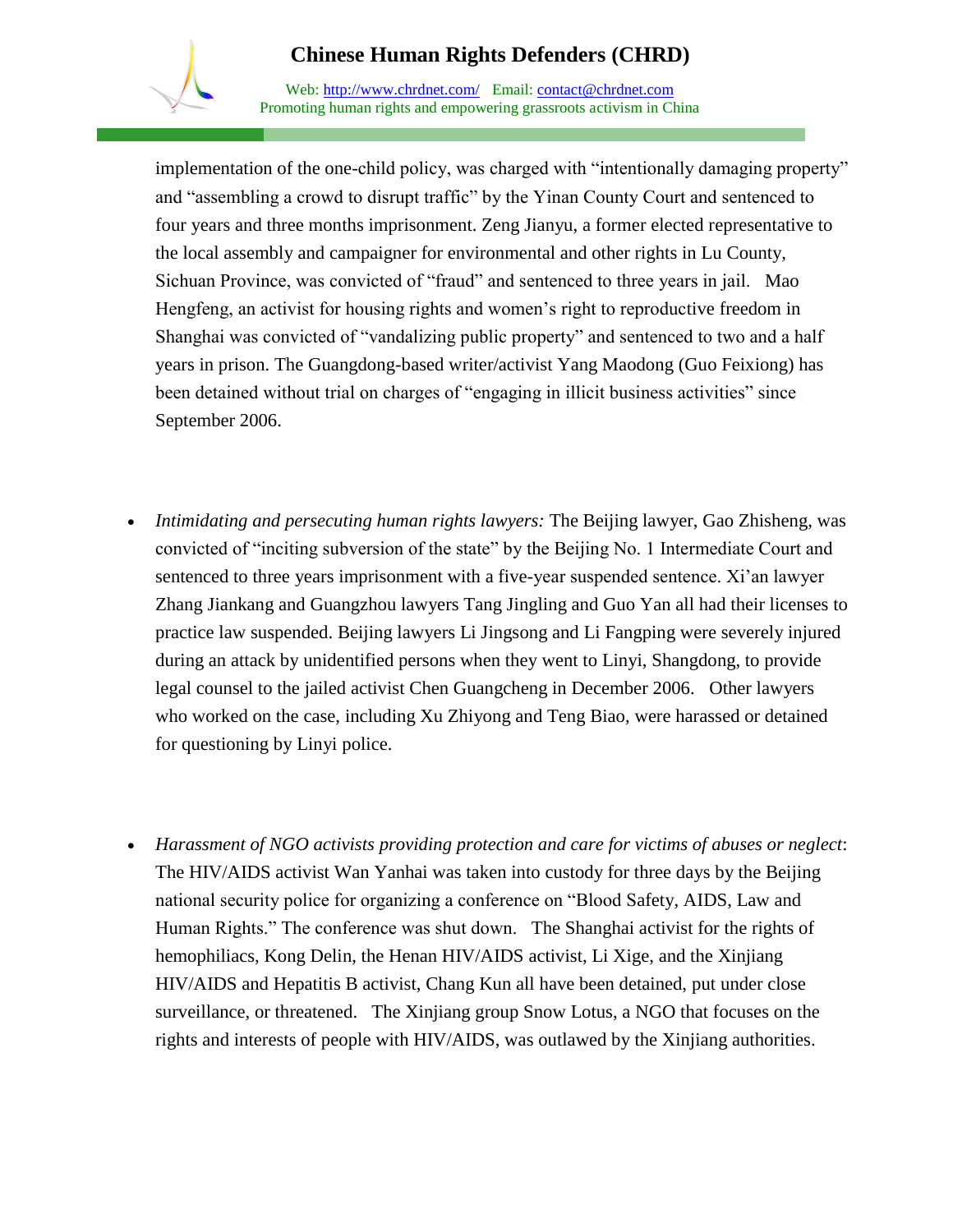Web: http://www.chrdnet.com/ Email: contact@chrdnet.com Promoting human rights and empowering grassroots activism in China

- *Police surveillance, house arrests, and restricted movements of activists in many cities*: In 2006, the police put many human rights defenders under residential surveillance or house arrest or other forms of monitoring and harassment. Some, such as the Beijing-based activist Hu Jia and other independent writers or outspoken intellectuals, were detained in their homes or monitored for well over half of the year. Activists outside the capital also suffered from this form of harassment, such as the rural activist Yuan Weijing, wife of Chen Guangcheng in Shandong, HIV/AIDS activist Li Xige in Henan and housing rights activist Ma Yalian in Shanghai.
- *Large deployment of police units to harass, stop, detain, and forcibly return petitioners to their places of origin:* Petitioners who try to go to provincial capitals or Beijing to file complaints at the government "letters and visits" offices are frequently intercepted by police and forcibly taken back to their hometowns under guard. They tend to come from remote rural areas with grievances against local officials.

China is emerging as a world economic power and thus becoming more important in international affairs, but its human rights performance including repression against defenders has lagged behind. *The government appears determined to stamp out any sign of discontent and dissent so as to present a happy façade of "social stability" and "social harmony" to the world as the 2008 Summer Olympics draws closer. Some of the moods and patterns of repressive and abusive official acts described in this report may be viewed as rehearsals for the campaign to silence and "clean out" any unwanted elements from Beijing and other cities where international visitors will congregate. The leadership has made this campaign an overriding political priority with a total disregard for its commitments to protect human rights.* 

Specifically, as the findings in this investigation of the situation of Chinese human rights defenders demonstrate: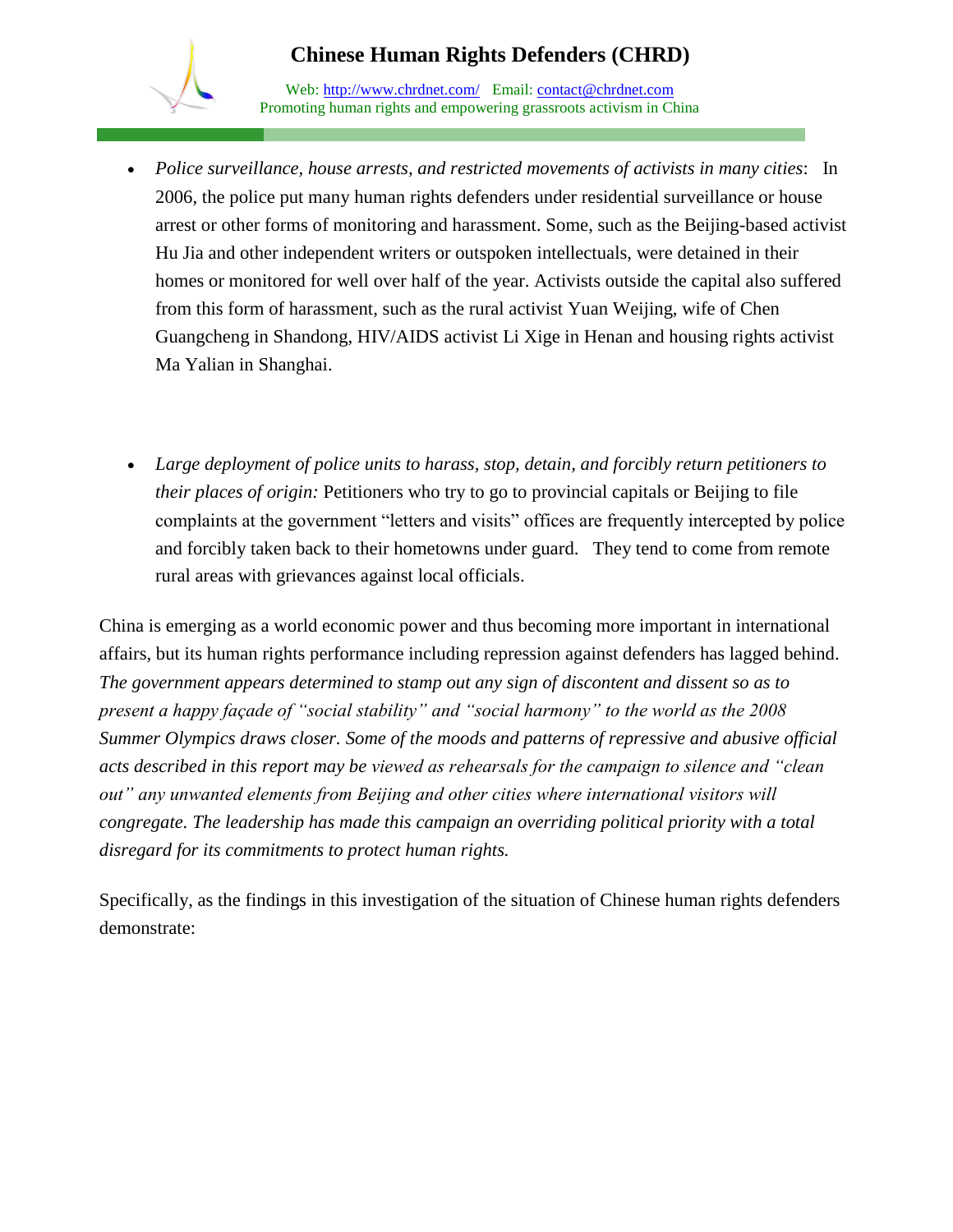Web: http://www.chrdnet.com/ Email: contact@chrdnet.com Promoting human rights and empowering grassroots activism in China

• The Chinese government has failed to adhere to the human rights protection clause, added to the *Constitution of the People's Republic of China* in 2004, which guarantees respect for and protection of human rights in China;

• The government has failed to honor its commitment to the *Declaration on Human Rights Defenders* (full name: *UN Declaration on the Right and Responsibility of Individuals, Groups and Organs of Society to Promote and Protect Universally Recognized Human rights and Fundamental Freedoms*), which China helped draft, voted for in the UN General Assembly, and is thus committed to uphold;

• The government has failed in its obligation, by virtue of UN membership, to honor the *UN Charter* and the *Universal Declaration of Human Rights*, and its obligations to implement through law the protection of economic, social, and cultural rights as a state party to the *International Covenant on Social, Economic, and Cultural Rights* (ratified in 2001). The government has also failed to keep its promise not to act in violation of *International Covenant on Civil and Political Rights* which it signed in 1998 (but has not yet ratified).

• The government has failed in its obligations under other treaties that it has ratified, including the *Convention against Torture and Other Cruel, Inhuman and Degrading Treatment or Punishment*.

Many government officials display either contempt for or ignorance about international human rights conventions, and a total lack of knowledge of its China's international commitments, CHRD finds. This reflects the grave reality that the government has failed to fulfill its duty of disseminating human rights principles and educate law enforcement, judicial and administrative officials as required by the international human rights conventions that the government has ratified.

However, CHRD finds it encouraging that grassroots actions by Chinese citizens to defend human rights have generated substantial momentum, to the point that there has emerged a nascent civil rights movement, known as the "*wei quan yun dong*" 维权运动("rights defense movement"). As with civil rights movements in other parts of the world, it has as its clear objective the promotion and protection of constitutionally-guaranteed rights and human rights. It has a set of tacitly accepted codes of conduct for actors, which are in accordance with respect for basic human rights, such as its adherence to non-violence and its support for social justice and democracy. This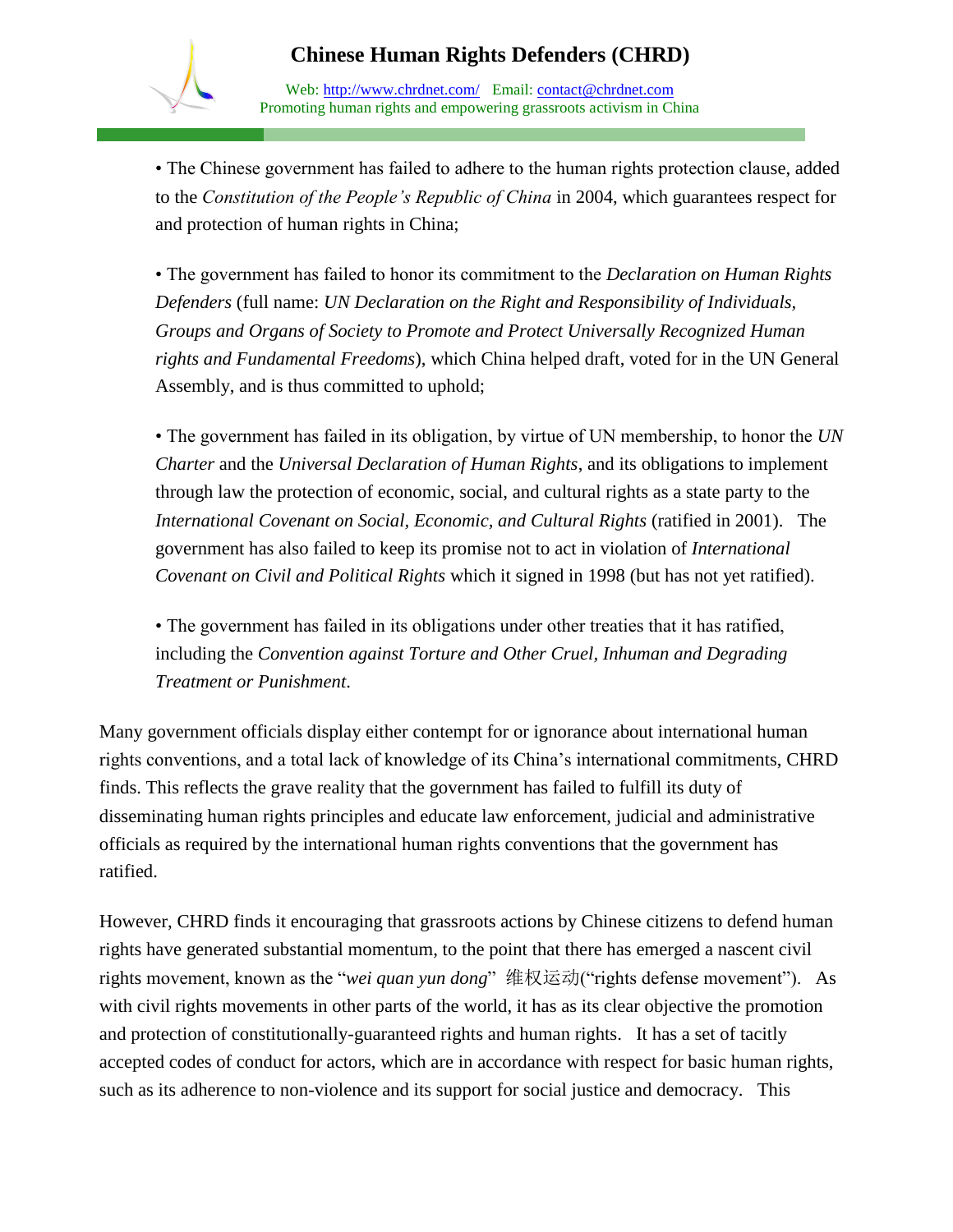

Web: http://www.chrdnet.com/ Email: contact@chrdnet.com Promoting human rights and empowering grassroots activism in China

movement is involving increasingly more citizens from all walks of life in many regions of China.

Chinese human rights defenders' achievements in promoting the protection of the human rights of ordinary citizen can be observed primarily in three areas:

(1) Providing an unprecedented amount of information about rights conditions from beyond the Capital and major metropolitan areas, thus facilitating better monitoring and advocacy;

(2) Awakening rights consciousness among ordinary citizens, particularly members of vulnerable and disadvantaged groups; and

(3) Pushing for systematic changes, using tools made available within the system, but often testing it and exposing its deep defects, thus generating momentums for efforts at reform.

Thus, though human rights and rights defenders met setbacks in 2006, the year is also to be remembered for some success stories in the history of the Chinese human rights movement, including:

• *The increasing use of the Administrative Litigation Law by activists and lawyers to challenge government policies*: Chinese citizens demonstrated a growing willingness to seek protection/redress for their rights through legal procedures. In so doing, their lawsuits often expose defects and loop-holes in the legal system. They are conducive to giving impetus to China's legal reform. A few examples are: a court ruled to remove the restriction on low-emission vehicles on the streets of Beijing after an administrative lawsuit was brought against the government regulation agency; a court ordered a halt to the practice of raising prices of train tickets during the Spring Festival, the most important national holiday when millions of migrants visit their home villages, after lawyers won a collective lawsuit against the railroad authorities; a group of 19 HIV-infected villagers in Heilongjiang Province, who became infected through blood transfusion in state-run hospitals, received compensation after they won an administrative lawsuit seeking compensation.